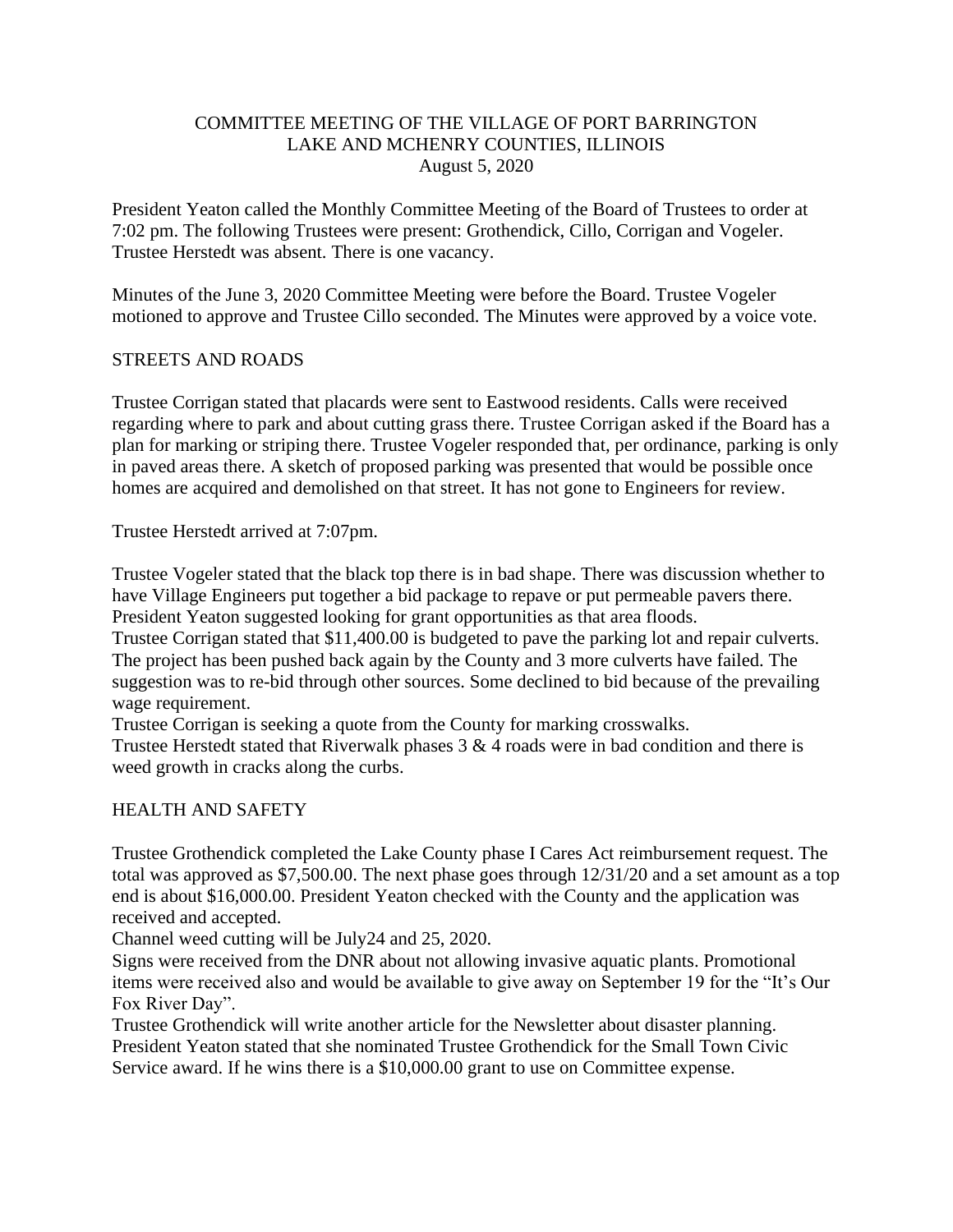# POLICE

Trustee Herstedt provided information to Donna Erfort about a McHenry County Sheriff service to allow residents to register if on vacation for drive by and can also report non-emergency issues on line. Lake County has the same service. Links will be in the next newsletter.

The schedules are set for August. Trustee Herstedt has been in contact with Lake County about contract language and shift hours. The Village will have to cut hours due to the budget. They were willing to accommodate. The contract for McHenry County has been to the Village Attorney. It is nearly identical to the previous contract. Seven months remain in the fiscal year for billable hours and number of shifts was considered to keep within budget. The rates did not change.

President Yeaton stated that adjudication was set for August 19, 2020.

Trustee Vogeler had questions about the McHenry County contract and code enforcement. It originally included code enforcement but does not now. President Yeaton described expenses in having McHenry County handle code enforcement including attorney fees and officers time to attend court and court costs. The Board agreed they wanted the same contract and the current contract is the same. Trustee Herstedt stated that McHenry County is unwilling to provide code enforcement and it was included in error.

# PARKS AND BEACHES

Deer Grove wants a permit for a Block Party on August 22 from 3-9pm.

Trustee Cillo stated there was an application for use of the pavilion with a band.

Bulldogs dance club wants to use the Blue Heron room. It would require full sanitation after every use. They will donate \$100.00 toward expense.

Trustee Cillo stated she was not comfortable with opening any parks. The "It's our Fox" day is on the river but there is to be a gathering after. President Yeaton stated that current guidelines allow for a limit of 50 people including servers and band members. Six foot distancing is required and band members must wear masks. All of that is contingent on staying in the same phase.

President Yeaton requested that after the census all Village population signs be changed to read the same.

## FORESTRY

Trustee Corrigan stated that tree planting would be done in September. Plants in front of the Community Room will be planted next week.

## BEE CITY

Trustee Erfort needs a list of next steps to secure the grant for Com Ed.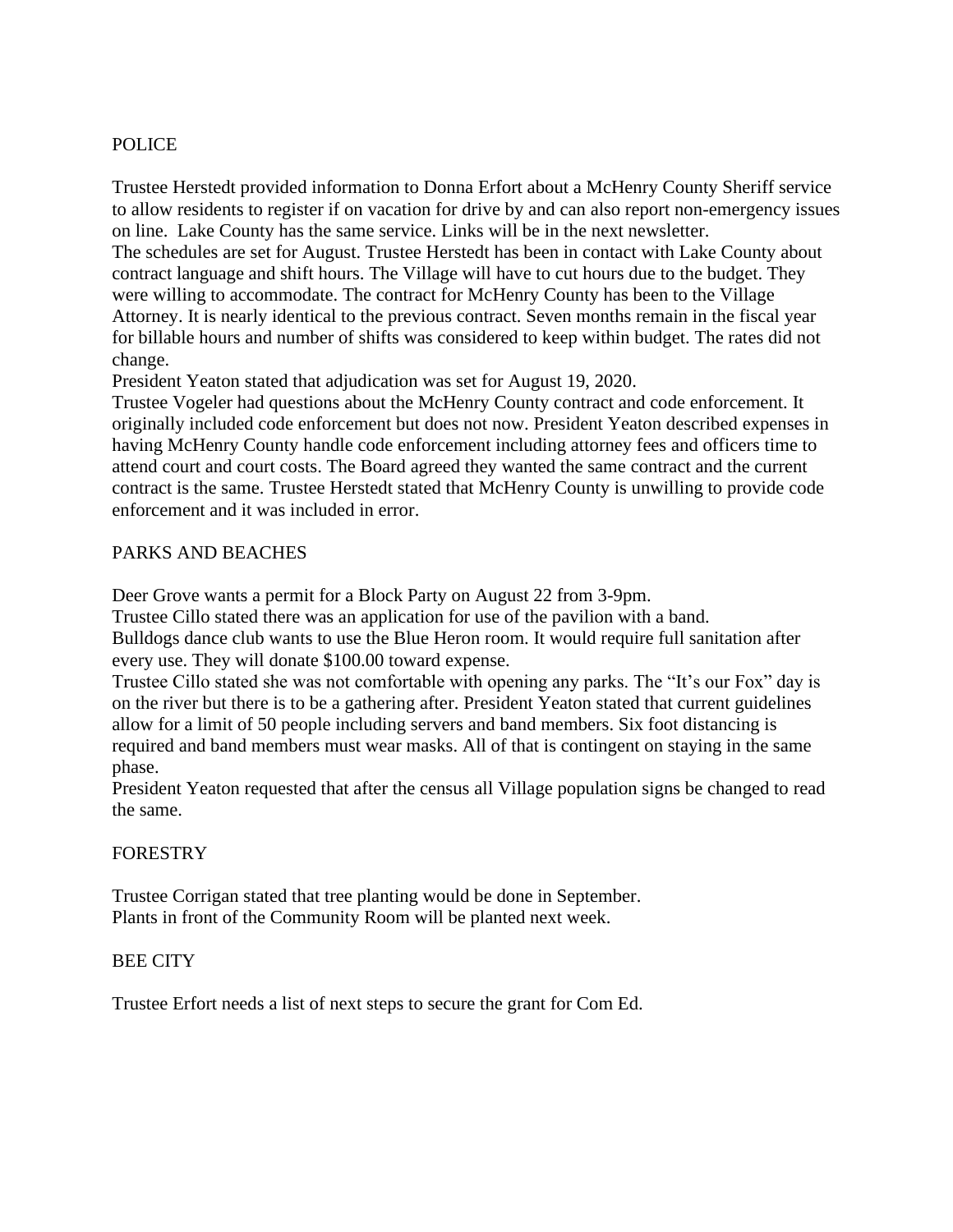# FINANCE

Trustee Grothendick stated that quarterly meetings will be held with Trustees. Budget overviews for 2021 and budget sub-categories would be discussed.

## BUILDING AND ZONING

Trustee Vogeler stated that the bank will be looking into how much it will cost to demo one of the three Cheeseman houses and will likely donate that property to the Village. The other two have 2<sup>nd</sup> mortgages.

Driveway permit procedures were being considered and whether topographical surveys would be useful. Most permits are for replacing existing driveways. Trustee Vogeler called 3 surveyors. One called back and estimated \$800.00 for a survey. Frank DeSort's opinion is that a survey is required by code. Trustee Cillo recommended that the subject be considered on a case by case basis. Trustee Vogeler stated it would be an undue burden on 99% of homeowners. The Board agreed.

## ADMINISTRATION

Donna Erfort stated that more information is needed about the SSA with only 4 payments left.

## PUBLIC WORKS

President Yeaton asked for an ad to be run in the newspaper for part time work to help Rusty. Rusty has interest in putting it on the Port Barrington chat first to try and get local people. President Yeaton wants a Roomba for the Village Hall building.

## ENGINEER

President Yeaton stated that Chris Gheyson will be in quarantine for 2 weeks but would supervise the Riverwalk project in Phases  $3 \& 4$ . Trustee Corrigan stated that the Village gave "as-builts" for the rills to the engineers. They must match the original depth and if a liner existed they must match that. Manhard will supervise.

## VILLAGE ATTORNEY

President Yeaton stated that Becky Bateman is working on the employee manual and will have a draft for discussion at the next Board Meeting.

#### VILLAGE PRESIDENT

There is a Trustee position open and President Yeaton stated she may have 2 possible candidates.

## PBWCC

Jody Thelin stated that the Fox Waterway Commission put in 3 no wake signs in the channel.